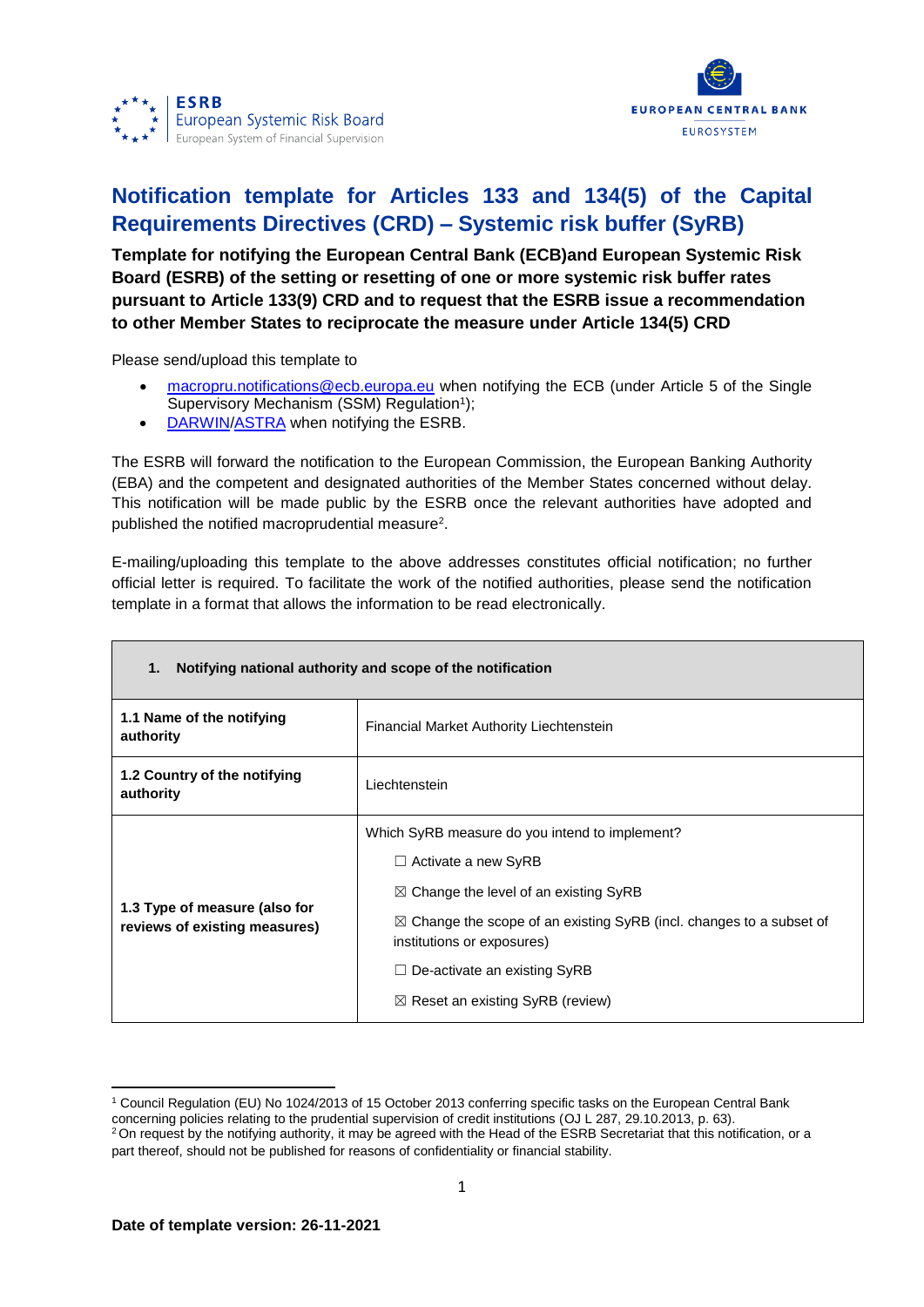| Description of the measure<br>2.  |                                                                                                                                                                               |                                                                                                                                                   |                            |  |  |
|-----------------------------------|-------------------------------------------------------------------------------------------------------------------------------------------------------------------------------|---------------------------------------------------------------------------------------------------------------------------------------------------|----------------------------|--|--|
|                                   | Please indicate whether the SyRB applies to:                                                                                                                                  |                                                                                                                                                   |                            |  |  |
|                                   |                                                                                                                                                                               | $\boxtimes$ All institutions authorised in the Member State                                                                                       |                            |  |  |
|                                   | $\Box$ One or more subsets of credit institutions in the sector (please provide<br>the names and identifiers (Legal Entity Identifier (LEI) code) of institutions<br>covered) |                                                                                                                                                   |                            |  |  |
|                                   | Name of institution                                                                                                                                                           | LEI code                                                                                                                                          | <b>Consolidation level</b> |  |  |
| 2.1 Institutions covered by the   |                                                                                                                                                                               |                                                                                                                                                   |                            |  |  |
| intended SyRB                     |                                                                                                                                                                               | $\Box$ A subsidiary whose parent is established in another Member State.<br>(Please provide the names and identifiers (LEI code) of subsidiaries) |                            |  |  |
|                                   | Name of subsidiary                                                                                                                                                            | Name of the parent                                                                                                                                | LEI code of the subsidiary |  |  |
|                                   |                                                                                                                                                                               |                                                                                                                                                   |                            |  |  |
|                                   |                                                                                                                                                                               |                                                                                                                                                   |                            |  |  |
|                                   |                                                                                                                                                                               |                                                                                                                                                   |                            |  |  |
|                                   |                                                                                                                                                                               |                                                                                                                                                   |                            |  |  |
|                                   | If the SyRB applies to a subset of institutions, please describe the criteria for<br>selection of the relevant institutions.                                                  |                                                                                                                                                   |                            |  |  |
|                                   | Please indicate the exposures to which the SyRB applies:                                                                                                                      |                                                                                                                                                   |                            |  |  |
|                                   | $\Box$ (a) all exposures located in the Member State that is setting the buffer;                                                                                              |                                                                                                                                                   |                            |  |  |
|                                   | $\boxtimes$ (b) the following sectoral exposures located in the Member State that is<br>setting the buffer:                                                                   |                                                                                                                                                   |                            |  |  |
|                                   | $\boxtimes$ all retail exposures to natural persons that are secured by<br>(i)                                                                                                |                                                                                                                                                   |                            |  |  |
| 2.2 Exposures covered by the      | residential property;<br>(ii) $\boxtimes$ all exposures to legal persons that are secured by mortgages on                                                                     |                                                                                                                                                   |                            |  |  |
| <b>SyRB</b>                       | commercial immovable property;<br>(iii) $\Box$ all exposures to legal persons excluding those specified in point                                                              |                                                                                                                                                   |                            |  |  |
| (Article 133(5) CRD)              | (ii);<br>(iv) $\Box$ all exposures to natural persons excluding those specified in point                                                                                      |                                                                                                                                                   |                            |  |  |
|                                   | (i);                                                                                                                                                                          |                                                                                                                                                   |                            |  |  |
|                                   | $\Box$ (c) subsets of any of the sectoral exposures identified in point (b). Please<br>specify the subsets in Section 2.3;                                                    |                                                                                                                                                   |                            |  |  |
|                                   | $\Box$ (d) all exposures located in other Member States;                                                                                                                      |                                                                                                                                                   |                            |  |  |
|                                   | $\Box$ (e) exposures located in third countries.                                                                                                                              |                                                                                                                                                   |                            |  |  |
|                                   | Where the systemic risk buffer applies to subsets of any of the sectoral<br>exposures identified (see point 2.2 (c)), please specify:                                         |                                                                                                                                                   |                            |  |  |
| 2.3 Subsets of sectoral exposures | The elements of the dimensions and subdimensions that were used to<br>÷,<br>identify the subset(s) of sectoral exposures as laid down in the EBA                              |                                                                                                                                                   |                            |  |  |
|                                   |                                                                                                                                                                               |                                                                                                                                                   |                            |  |  |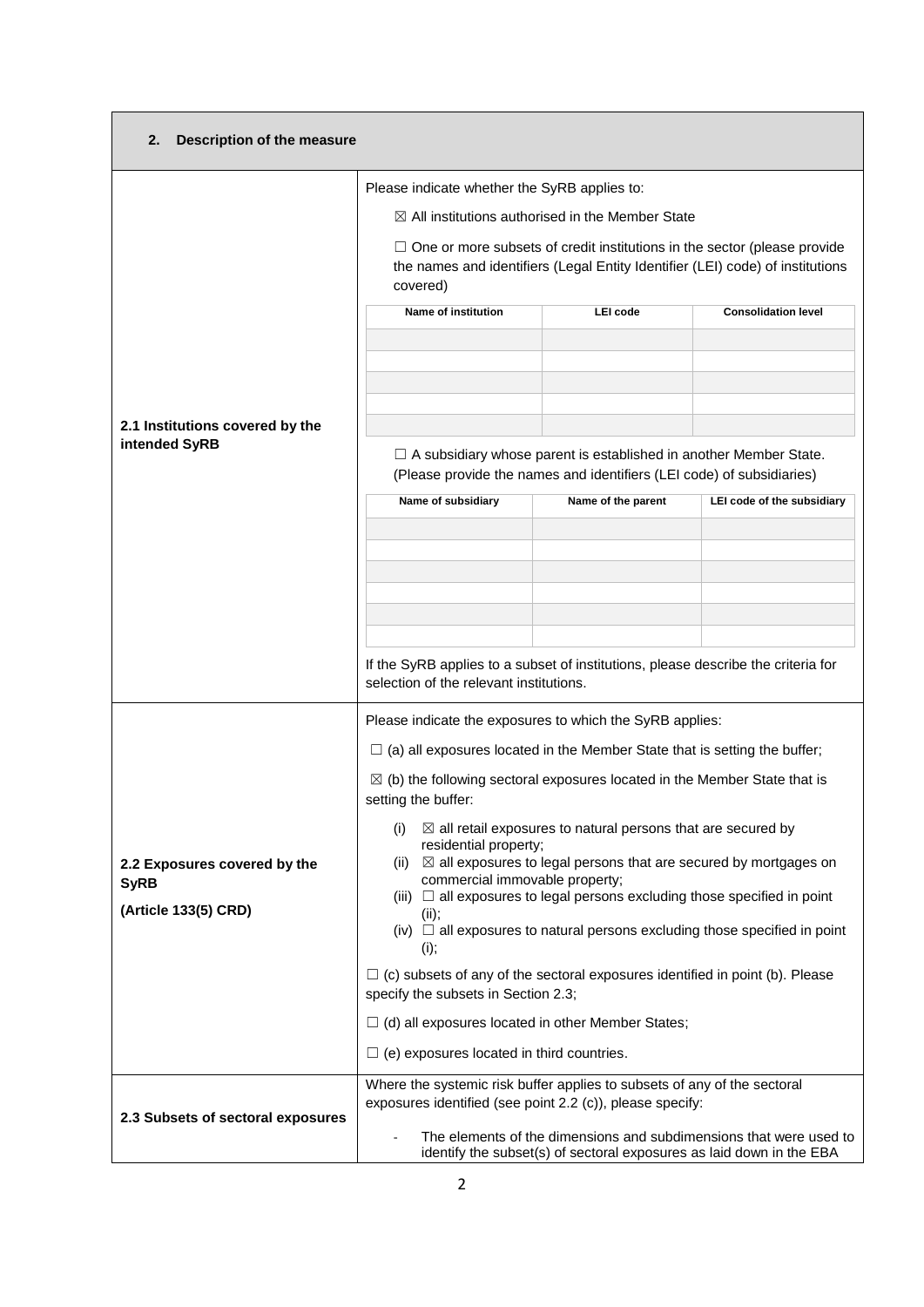|                                                                                  | Guidelines on the appropriate subsets of exposures in the application<br>of SyRB:                                                                                                                                                                                                                                                                                                                |                                    |                                          |                                     |                                          |  |
|----------------------------------------------------------------------------------|--------------------------------------------------------------------------------------------------------------------------------------------------------------------------------------------------------------------------------------------------------------------------------------------------------------------------------------------------------------------------------------------------|------------------------------------|------------------------------------------|-------------------------------------|------------------------------------------|--|
|                                                                                  | <b>Dimensions/subdimensions</b>                                                                                                                                                                                                                                                                                                                                                                  |                                    |                                          | <b>Elements</b>                     |                                          |  |
|                                                                                  | Natural and legal persons<br>1. Type of debtor or counterparty sector                                                                                                                                                                                                                                                                                                                            |                                    |                                          |                                     |                                          |  |
|                                                                                  | 1.a Economic activity                                                                                                                                                                                                                                                                                                                                                                            |                                    |                                          |                                     |                                          |  |
|                                                                                  | 2. Type of exposure                                                                                                                                                                                                                                                                                                                                                                              |                                    |                                          | Real estate exposure                |                                          |  |
|                                                                                  | 2.a Risk profile                                                                                                                                                                                                                                                                                                                                                                                 |                                    |                                          |                                     |                                          |  |
|                                                                                  | 3. Type of collateral                                                                                                                                                                                                                                                                                                                                                                            |                                    |                                          | Residential and commercial property |                                          |  |
|                                                                                  | 3.a Geographical area                                                                                                                                                                                                                                                                                                                                                                            |                                    |                                          | Liechtenstein                       |                                          |  |
|                                                                                  | Assessment conducted in accordance with Section 5 of the EBA<br>Guidelines on the systemic relevance of the risks stemming from this<br>subset, taking into account:<br>size<br>(i)<br>(ii)<br>riskiness<br>(iii) interconnectedness.<br>Why it would not have been appropriate to set the systemic risk buffer<br>at the level of a sector (as in point 2.2(b)) to cover the risk targeted?     |                                    |                                          |                                     |                                          |  |
| 2.4 Exposures located in other<br><b>Member States and in third</b><br>countries | If the systemic risk buffer applies to exposures located in other Member States<br>or third countries (see points 2.2(d) and (e)), please include the names of those<br>countries.<br>Not applicable as the SyRB does not apply to exposures located in other<br>Member States or third countries.                                                                                               |                                    |                                          |                                     |                                          |  |
|                                                                                  | Specify the intended SyRB rate. If different buffer requirements apply to<br>different exposures or subsets of exposures, please specify for each exposure<br>indicated under 2.2.<br>Please indicate any changes to the list in 2.1 of institutions concerned and in<br>the buffer rates given in point 2.5 as compared to the last notification, and<br>provide an explanation, if applicable. |                                    |                                          |                                     |                                          |  |
|                                                                                  | <b>Exposures</b>                                                                                                                                                                                                                                                                                                                                                                                 | New SyRB rate                      |                                          |                                     | Previous SyRB rate                       |  |
|                                                                                  |                                                                                                                                                                                                                                                                                                                                                                                                  | Set of                             |                                          | Set of                              |                                          |  |
|                                                                                  |                                                                                                                                                                                                                                                                                                                                                                                                  | All<br>institutions<br>(SyRB rate) | institutions<br>(range of<br>SyRB rates) | All<br>institutions<br>(SyRB rate)  | institutions<br>(range of<br>SyRB rates) |  |
| 2.5 Buffer rate                                                                  | (a) All exposures located in the<br>Member State that is setting<br>the buffer                                                                                                                                                                                                                                                                                                                   | $\%$                               | $% - %$                                  |                                     | $1 - 2%$                                 |  |
| (Article 133(9)(e) CRD)                                                          | (b) The following sectoral exposures located in the Member State<br>that is setting the buffer:                                                                                                                                                                                                                                                                                                  |                                    |                                          |                                     |                                          |  |
|                                                                                  | (i) All retail exposures to<br>natural persons that are<br>secured by residential property                                                                                                                                                                                                                                                                                                       | 1%                                 | $% - %$                                  |                                     |                                          |  |
|                                                                                  | (ii) All exposures to legal<br>persons that are secured by<br>mortgages on commercial<br>immovable property                                                                                                                                                                                                                                                                                      | 1%                                 | $% - %$                                  |                                     |                                          |  |
|                                                                                  | (iii) All exposures to legal<br>persons excluding those<br>specified in point (ii)                                                                                                                                                                                                                                                                                                               | $\%$                               | $% - %$                                  |                                     |                                          |  |
|                                                                                  | (iv) All exposures to natural<br>persons excluding those<br>specified in point (i)                                                                                                                                                                                                                                                                                                               | $\%$                               | $% - %$                                  |                                     |                                          |  |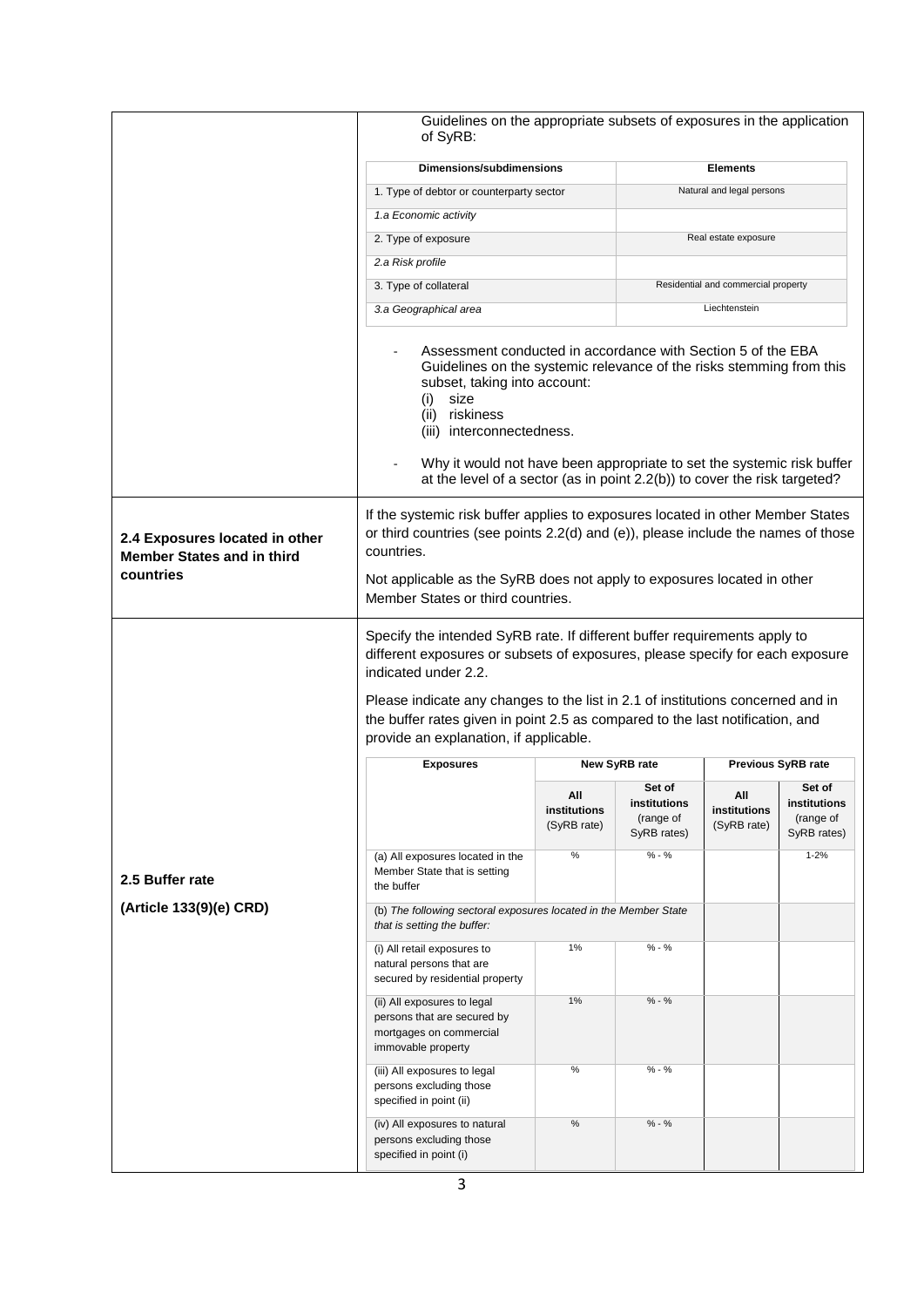|                                           | (c) All exposures located in<br>other Member States                                                                                                                                                                             |                        | %                   | $% - %$                                                                             |                              |  |
|-------------------------------------------|---------------------------------------------------------------------------------------------------------------------------------------------------------------------------------------------------------------------------------|------------------------|---------------------|-------------------------------------------------------------------------------------|------------------------------|--|
|                                           | (e) Exposures located in third<br>countries                                                                                                                                                                                     |                        | $\%$                | $% - %$                                                                             |                              |  |
|                                           | (f) Subsets of any of the sectoral exposures identified in point (b):                                                                                                                                                           |                        |                     |                                                                                     |                              |  |
|                                           | (i) Please specify the subset<br>[Dimension/subdimensions]                                                                                                                                                                      |                        | $\%$                | $% - %$                                                                             |                              |  |
|                                           |                                                                                                                                                                                                                                 |                        |                     | If different buffer requirements apply to different subsets of institutions, please |                              |  |
|                                           | specify for each institution mentioned under 2.1.                                                                                                                                                                               |                        |                     |                                                                                     |                              |  |
|                                           |                                                                                                                                                                                                                                 |                        | Set of institutions |                                                                                     |                              |  |
|                                           | <b>Exposures</b>                                                                                                                                                                                                                | Name of<br>institution | LEI code            | <b>New SyRB</b><br>rate                                                             | <b>Previous SyRB</b><br>rate |  |
|                                           |                                                                                                                                                                                                                                 |                        |                     | $\%$                                                                                |                              |  |
|                                           |                                                                                                                                                                                                                                 |                        |                     | $\%$<br>$\%$                                                                        |                              |  |
|                                           |                                                                                                                                                                                                                                 |                        |                     |                                                                                     |                              |  |
| 3.<br>Timing for the measure              |                                                                                                                                                                                                                                 |                        |                     |                                                                                     |                              |  |
| 3.1 Timing for the decision               | What is the date of the official decision? For SSM countries when notifying the<br>ECB: provide the date on which the decision referred to in Article 5 of the<br>Single Supervisory Mechanism Regulation (SSMR) will be taken. |                        |                     |                                                                                     |                              |  |
|                                           | 26/04/2022                                                                                                                                                                                                                      |                        |                     |                                                                                     |                              |  |
|                                           | What is the proposed date of publication of the notified measure?                                                                                                                                                               |                        |                     |                                                                                     |                              |  |
| 3.2 Timing for publication                | 29/04/2022                                                                                                                                                                                                                      |                        |                     |                                                                                     |                              |  |
|                                           | Information about the strategy for communicating the notified measure to the<br>market.                                                                                                                                         |                        |                     |                                                                                     |                              |  |
|                                           | Do you also intend to publish the justification for the SyRB? If not, why do you<br>consider that publication could jeopardise the stability of the financial system?                                                           |                        |                     |                                                                                     |                              |  |
|                                           | The respective amendment of the Banking Ordinance was published on<br>29.04.2022 in the Liechtenstein Law Gazette.                                                                                                              |                        |                     |                                                                                     |                              |  |
| 3.3 Disclosure                            | https://www.gesetze.li/chrono/pdf/2022130000                                                                                                                                                                                    |                        |                     |                                                                                     |                              |  |
|                                           | The justification for the sectoral SyRB is published on the FMA website:<br>https://www.fma-li.li/de/aufsicht/finanzstabilitat-und-makroprudenzielle-                                                                           |                        |                     |                                                                                     |                              |  |
|                                           | aufsicht/ausschuss-fur-finanzmarktstabilitat/risikohinweise-und-<br>empfehlungen.html                                                                                                                                           |                        |                     |                                                                                     |                              |  |
|                                           | https://www.fma-li.li/en/supervision/financial-stability-and-macroprudential-<br>supervision/macroprudential-instruments/systemic-risk-buffer.html                                                                              |                        |                     |                                                                                     |                              |  |
| 3.4 Timing for application                | What is the intended date of application of the measure?                                                                                                                                                                        |                        |                     |                                                                                     |                              |  |
|                                           | 01/05/2022                                                                                                                                                                                                                      |                        |                     |                                                                                     |                              |  |
| 3.5 Phasing in                            | No phasing in.                                                                                                                                                                                                                  |                        |                     | What is the intended timeline for phase-in of the measure (if applicable)?          |                              |  |
| 3.6 Review/deactivation of the<br>measure | Until when will the measure presumably be in place? What are the conditions<br>for its deactivation? On what indicators would the decision be based? Please                                                                     |                        |                     |                                                                                     |                              |  |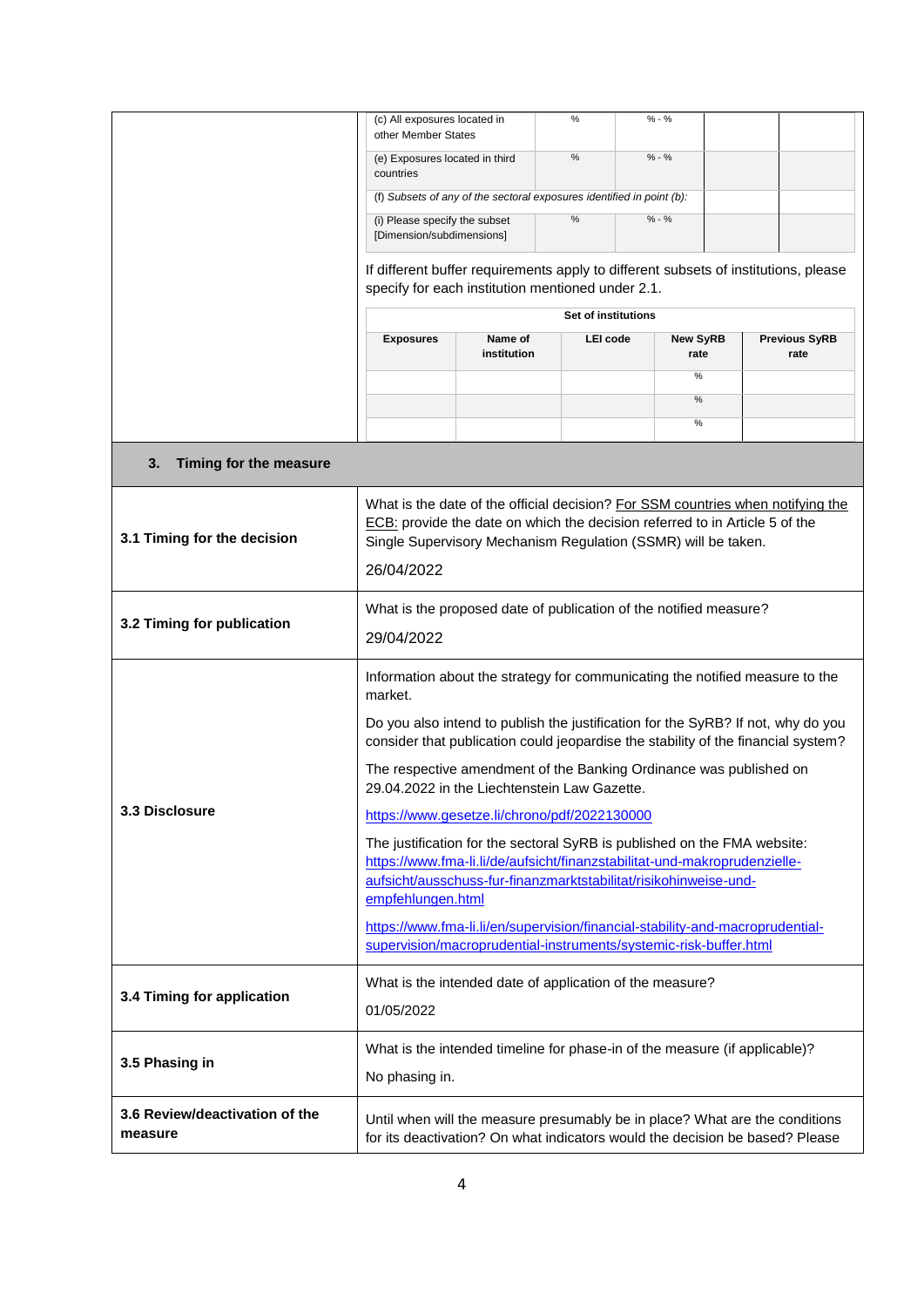|                                                          | specify whether you intend to review the measure before the maximum period<br>of two years foreseen in Article 133(8)(b) CRD.                                                                                                                                                                                                                                                                                                                                                                                                                                                                                                                                                                                                                                                                                                                                                                                                                                                                       |
|----------------------------------------------------------|-----------------------------------------------------------------------------------------------------------------------------------------------------------------------------------------------------------------------------------------------------------------------------------------------------------------------------------------------------------------------------------------------------------------------------------------------------------------------------------------------------------------------------------------------------------------------------------------------------------------------------------------------------------------------------------------------------------------------------------------------------------------------------------------------------------------------------------------------------------------------------------------------------------------------------------------------------------------------------------------------------|
|                                                          | The SyRB for Liechtenstein's banking sector is intended to be reviewed every<br>two years. The measure is also intended to be in place as long as systemic<br>risks associated with the accumulation of private household indebtedness is<br>assessed to be significant. If systemic risks continue to increase, in particular<br>due to rising risks related to private household debt, the authorities in<br>Liechtenstein will consider increasing the buffer rate as part of its regular<br>review of the systemic risk buffer, unless other (and more accurate)<br>macroprudential tools are available to address the systemic risks.                                                                                                                                                                                                                                                                                                                                                          |
| <b>Reasons for the notified SyRB</b><br>4.               |                                                                                                                                                                                                                                                                                                                                                                                                                                                                                                                                                                                                                                                                                                                                                                                                                                                                                                                                                                                                     |
|                                                          | Where applicable, please classify the risks targeted by the notified SyRB under<br>the following categories:                                                                                                                                                                                                                                                                                                                                                                                                                                                                                                                                                                                                                                                                                                                                                                                                                                                                                        |
|                                                          | (i) risks stemming from the structural characteristics of the banking sector                                                                                                                                                                                                                                                                                                                                                                                                                                                                                                                                                                                                                                                                                                                                                                                                                                                                                                                        |
|                                                          | Size and concentration of banks                                                                                                                                                                                                                                                                                                                                                                                                                                                                                                                                                                                                                                                                                                                                                                                                                                                                                                                                                                     |
|                                                          | Ownership structure                                                                                                                                                                                                                                                                                                                                                                                                                                                                                                                                                                                                                                                                                                                                                                                                                                                                                                                                                                                 |
|                                                          | Other structural risks: High household indebtedness                                                                                                                                                                                                                                                                                                                                                                                                                                                                                                                                                                                                                                                                                                                                                                                                                                                                                                                                                 |
|                                                          | (ii) risks stemming from the propagation and amplification of shocks within<br>the financial system                                                                                                                                                                                                                                                                                                                                                                                                                                                                                                                                                                                                                                                                                                                                                                                                                                                                                                 |
|                                                          | Exposure concentration/asset commonality                                                                                                                                                                                                                                                                                                                                                                                                                                                                                                                                                                                                                                                                                                                                                                                                                                                                                                                                                            |
|                                                          | Commonality in bank business models: For some banks, high<br>household mortgage loans are an important source of profitability                                                                                                                                                                                                                                                                                                                                                                                                                                                                                                                                                                                                                                                                                                                                                                                                                                                                      |
|                                                          | Financial interconnections and contagion                                                                                                                                                                                                                                                                                                                                                                                                                                                                                                                                                                                                                                                                                                                                                                                                                                                                                                                                                            |
|                                                          | (iii) risks to the banking system stemming from either the real economy or<br>specific sectors                                                                                                                                                                                                                                                                                                                                                                                                                                                                                                                                                                                                                                                                                                                                                                                                                                                                                                      |
| 4.1 Description of the                                   | Economic openness                                                                                                                                                                                                                                                                                                                                                                                                                                                                                                                                                                                                                                                                                                                                                                                                                                                                                                                                                                                   |
| macroprudential or systemic risk<br>in your Member State | Sectoral risks from the private non-financial sector, households and<br>the public sector                                                                                                                                                                                                                                                                                                                                                                                                                                                                                                                                                                                                                                                                                                                                                                                                                                                                                                           |
| (Article 133(9)(a) of the CRD)                           | (iv) Other risks                                                                                                                                                                                                                                                                                                                                                                                                                                                                                                                                                                                                                                                                                                                                                                                                                                                                                                                                                                                    |
|                                                          | Please specify:                                                                                                                                                                                                                                                                                                                                                                                                                                                                                                                                                                                                                                                                                                                                                                                                                                                                                                                                                                                     |
|                                                          | - Whether these risks are widespread across the whole financial sector?                                                                                                                                                                                                                                                                                                                                                                                                                                                                                                                                                                                                                                                                                                                                                                                                                                                                                                                             |
|                                                          | - Or whether they are concentrated only in one or more subsets of the sector?                                                                                                                                                                                                                                                                                                                                                                                                                                                                                                                                                                                                                                                                                                                                                                                                                                                                                                                       |
|                                                          | A significant structural systemic risk in Liechtenstein is the high level of<br>household indebtedness relative to GDP and income and the associated risks<br>for the banking sector, mainly due to the high volume of mortgage loans in<br>some of the banks' portfolios. This exposure concentration and commonality in<br>bank business models for some banks can threaten the resilience of the whole<br>banking sector in case of a decrease of household income, price corrections or<br>an abrupt increase in interest rates. If these risks would materialize, bank write-<br>downs and losses will likely increase, in particular, with respect to loans to<br>heavily indebted households. The risks observed need in a first place be<br>addressed by capital buffers to increase the resilience of all banks supplying<br>real estate loans located in Liechtenstein, for which reason the sectoral<br>systemic risks buffer includes the risk positions both towards natural and legal |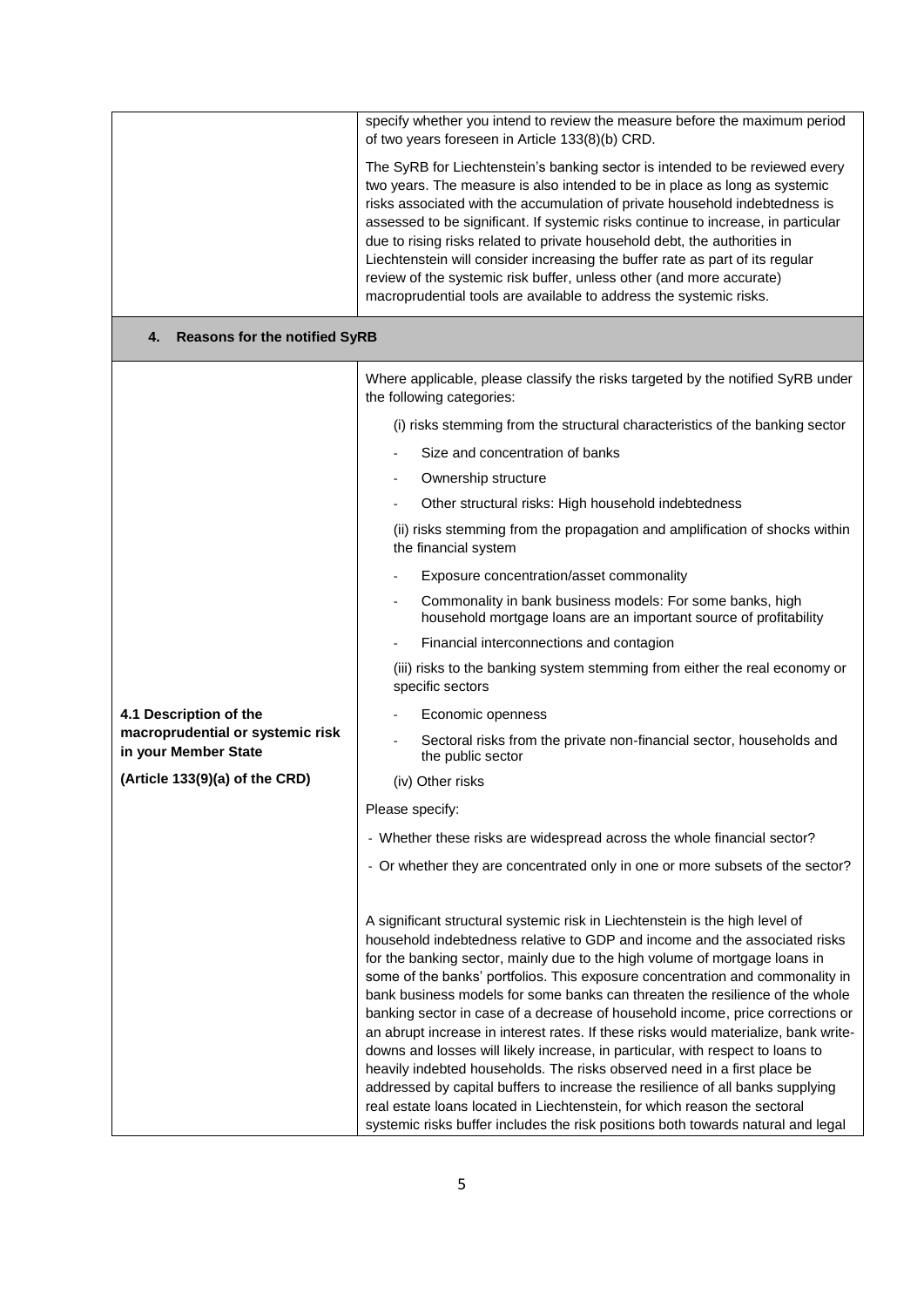|                                                                                                                                                                                           | persons. The buffer rate was calibrated based on likely losses in an assumed<br>stress scenario and past crisis costs (see 5.1).                                                                                                                                                                                                                                                                                                                                                                                                                                                                                                                                                                                                                                                                                                                                                                                                                                                                                                                                                                                                                                                                                                                                                                                                                                                                                                                              |
|-------------------------------------------------------------------------------------------------------------------------------------------------------------------------------------------|---------------------------------------------------------------------------------------------------------------------------------------------------------------------------------------------------------------------------------------------------------------------------------------------------------------------------------------------------------------------------------------------------------------------------------------------------------------------------------------------------------------------------------------------------------------------------------------------------------------------------------------------------------------------------------------------------------------------------------------------------------------------------------------------------------------------------------------------------------------------------------------------------------------------------------------------------------------------------------------------------------------------------------------------------------------------------------------------------------------------------------------------------------------------------------------------------------------------------------------------------------------------------------------------------------------------------------------------------------------------------------------------------------------------------------------------------------------|
|                                                                                                                                                                                           | The activation of the sectoral systemic risk buffer aims to increase the<br>resilience of the banking sector against the risks of high household<br>indebtedness. The authorities in Liechtenstein will consider increasing the<br>buffer rate as part of its regular review of the systemic risk buffer in case of a<br>further increase of the identified systemic risks, unless other (and more<br>accurate and targeted) macroprudential tools are available to address them.                                                                                                                                                                                                                                                                                                                                                                                                                                                                                                                                                                                                                                                                                                                                                                                                                                                                                                                                                                             |
|                                                                                                                                                                                           | For a detailed analysis of the risks in the Liechtenstein real estate sector, see<br>the Financial Stability Reports 2018-2021 and the FMA report from 2021 on<br>"Liechtenstein's Mortgage and Real Estate Market: Current Developments and<br>Risks from a Financial Stability Perspective".                                                                                                                                                                                                                                                                                                                                                                                                                                                                                                                                                                                                                                                                                                                                                                                                                                                                                                                                                                                                                                                                                                                                                                |
|                                                                                                                                                                                           | Reasons why the macroprudential or systemic risks threaten financial stability<br>and justifying the systemic risk buffer rate.                                                                                                                                                                                                                                                                                                                                                                                                                                                                                                                                                                                                                                                                                                                                                                                                                                                                                                                                                                                                                                                                                                                                                                                                                                                                                                                               |
| 4.2 Reasons why the dimension of<br>the macroprudential or systemic<br>risks threatens the stability of the<br>financial system in your Member<br><b>State</b><br>(Article 133(9)(b) CRD) | In Liechtenstein, the high level of mortgage assets on bank balance sheets and<br>the associated high indebtedness of the private household sector have been<br>identified as systemic cluster risks. Mortgage lending in Liechtenstein is an<br>important business segment for some Liechtenstein banks. Although mortgage<br>credit growth has slowed in recent years, according to tax statistics, household<br>debt in Liechtenstein is still the highest in a European comparison (relative to<br>GDP). Private household debt stands at around 120% of Liechtenstein's GDP<br>as of end 2020, with the largest share of household debt consisting of<br>mortgage loans. Despite risk mitigating factors, the structurally high level of<br>household debt represents a systemic risk for the Liechtenstein banking sector<br>that should not be underestimated and should therefore be addressed<br>accordingly. The higher risk appetite of households - e.g. through a stock or<br>bond portfolio running in parallel to the mortgage loan - is associated with<br>corresponding risks in the event of a financial market downturn and could<br>result in a downward spiral in the Liechtenstein banking sector, also with<br>regard to the collateral of the loans (e.g. real estate), with corresponding<br>procyclical effects. The banks are affected to varying degrees by this systemic<br>risk due to different proportions of mortgage loans. |
|                                                                                                                                                                                           | Thus, an abrupt increase in interest rates, a loss of employment or a decline in<br>real estate prices could lead to large defaults on loans and, as a consequence,<br>to high write-downs for banks if borrowers cannot service their debt/interest<br>payments. In this situation, some Liechtenstein banks could suffer large capital<br>losses that could potentially threaten their existence despite their high level of<br>capitalization. Higher capital requirements can therefore improve the risk-<br>bearing capacity of banks vis-à-vis this systemic cluster risk.                                                                                                                                                                                                                                                                                                                                                                                                                                                                                                                                                                                                                                                                                                                                                                                                                                                                              |
|                                                                                                                                                                                           | Provide the indicators triggering activation of the measure. When notifying the<br>ECB, please provide the data on which the decision is based, if possible<br>(preferably in an Excel file).                                                                                                                                                                                                                                                                                                                                                                                                                                                                                                                                                                                                                                                                                                                                                                                                                                                                                                                                                                                                                                                                                                                                                                                                                                                                 |
|                                                                                                                                                                                           | Besides indicators for systemic cluster risk and systemic vulnerabilities, the<br>following indicators are used:                                                                                                                                                                                                                                                                                                                                                                                                                                                                                                                                                                                                                                                                                                                                                                                                                                                                                                                                                                                                                                                                                                                                                                                                                                                                                                                                              |
| 4.3 Indicators used for activation<br>of the measure                                                                                                                                      | Mortgage loan volume<br>Mortgage loan growth<br>Household debt ratio (% of GDP, % of income)<br>Price dynamics of residential real estate<br><b>Building activity</b><br>$\bullet$                                                                                                                                                                                                                                                                                                                                                                                                                                                                                                                                                                                                                                                                                                                                                                                                                                                                                                                                                                                                                                                                                                                                                                                                                                                                            |
|                                                                                                                                                                                           | Please also see the detailed analysis of the risks in the Liechtenstein real<br>estate sector in the FMA report from 2021 on "Liechtenstein's Mortgage and<br>Real Estate Market: Current Developments and Risks from a Financial Stability                                                                                                                                                                                                                                                                                                                                                                                                                                                                                                                                                                                                                                                                                                                                                                                                                                                                                                                                                                                                                                                                                                                                                                                                                   |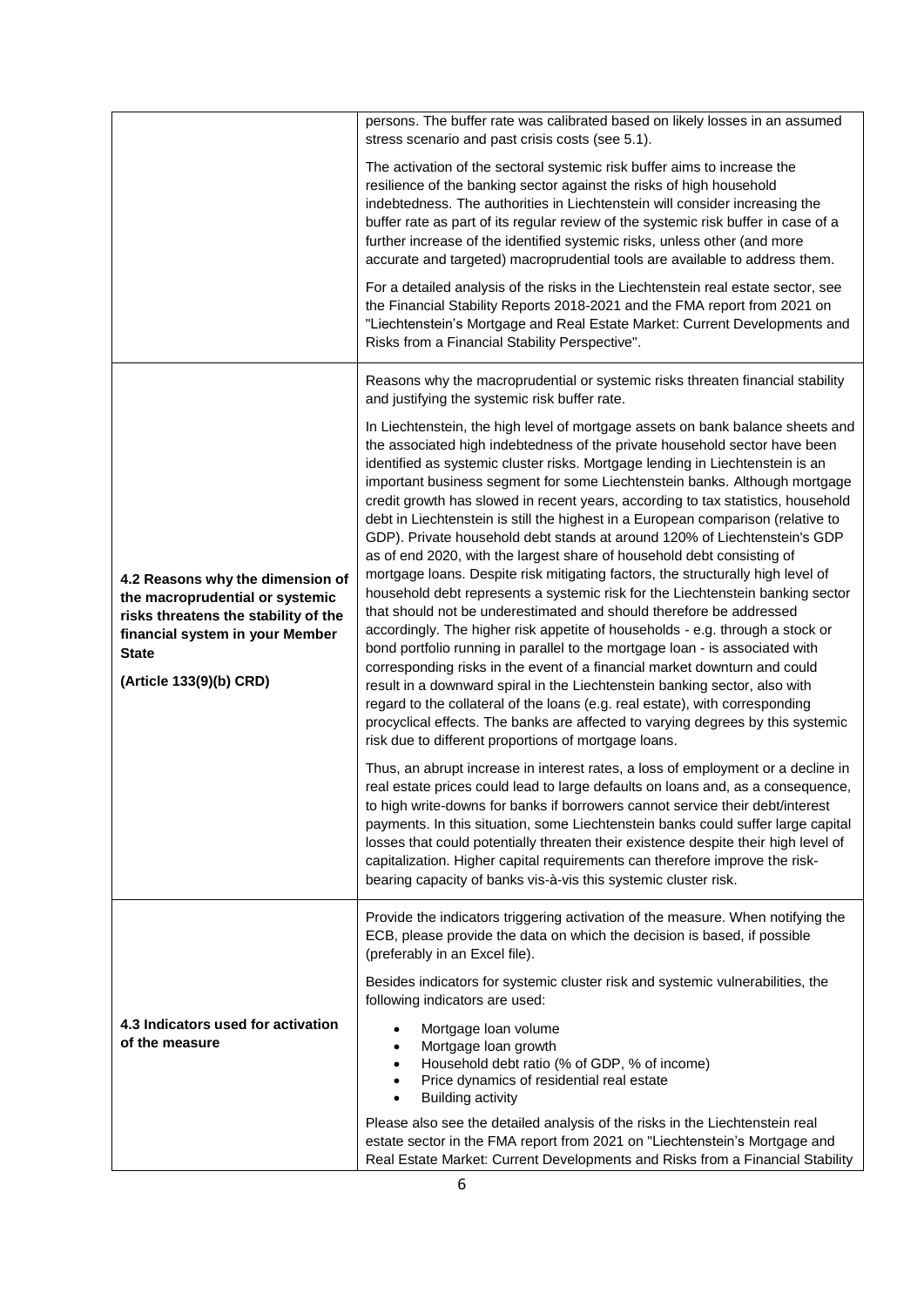|                                                                                                      | Perspective", where a broad set of indicators is used to assess the risks in the<br>Liechtenstein real estate market.                                                                                                                                                                                                                                                                                                                                                                                                                                                                                                                                                                                                                                                                                                                                                                                                                                                                                                                                                                                   |
|------------------------------------------------------------------------------------------------------|---------------------------------------------------------------------------------------------------------------------------------------------------------------------------------------------------------------------------------------------------------------------------------------------------------------------------------------------------------------------------------------------------------------------------------------------------------------------------------------------------------------------------------------------------------------------------------------------------------------------------------------------------------------------------------------------------------------------------------------------------------------------------------------------------------------------------------------------------------------------------------------------------------------------------------------------------------------------------------------------------------------------------------------------------------------------------------------------------------|
| 4.4 Effectiveness and<br>proportionality of the measure<br>(Article 133(9)(c) CRD)                   | Explanation why the draft measures are deemed likely to be effective and<br>proportionate to mitigate the risk. E.g. how will the effectiveness of the<br>measure be assessed? Based on which indicators? What are the expected<br>transmission mechanisms?                                                                                                                                                                                                                                                                                                                                                                                                                                                                                                                                                                                                                                                                                                                                                                                                                                             |
|                                                                                                      | The sectoral SyRB of 1% for exposures secured by real estate in Liechtenstein<br>is considered effective and proportionate due to the structural risks based on<br>past crisis costs and stress scenarios. At the same time, by strengthening the<br>resilience of the banking system, the measure effectively contributes to<br>mitigating the identified structural risks in the Liechtenstein banking sector.<br>Setting a sectoral systemic risk buffer for real estate exposures increases the<br>resilience specifically of the banks providing real estate financing. These<br>institutions have a higher risk-bearing capacity in case of a materialization of<br>the risks described in 4.1. The results of stress scenarios on the one hand and<br>also historical crisis costs in the EEA and Switzerland on the other hand<br>indicate that a sectoral SyRB ratio of 1% for mortgages in Liechtenstein is<br>conducive to maintaining the resilience of the banking system to the identified<br>systemic risks and can thereby effectively promote financial stability in<br>Liechtenstein. |
|                                                                                                      | In addition, the buffer is proportionate, as it does not prohibit any kind of<br>lending, but instead brings about minor changes to the relative prices of certain<br>lending segments. Furthermore, the Liechtenstein banking sector has a solid<br>capital base. All Liechtenstein banks hold a capital surplus above the overall<br>regulatory capital requirements, so that the SyRB is unlikely to create any<br>additional capital requirements for the identified Liechtenstein banks, even if<br>the cumulative application of the O-SII and SyRB under the CRD V framework<br>will result in slightly higher combined capital buffer requirements for some<br>banks. Thus, no higher costs for the real economy or negative effects on GDP<br>are expected to result from the recalibration of the SyRB. The costs for the real<br>economy are estimated at a negligible level.                                                                                                                                                                                                                |
|                                                                                                      | The measure will be assessed on a regular basis by the FMA both from a<br>micro- as well as a macroprudential perspective. The macroprudential<br>assessment will include all available indicators as mentioned under 4.3. In<br>addition, as of mid-2022, the FMA will also have more detailed data on banks'<br>lending standards resulting from the introduction of ESRB recommendation on<br>closing real estate data gaps (i.e. ESRB/2016/14 as amended). The Financial<br>Stability Council will also discuss and assess the measures and the<br>development of real estate related risks in the banking sector in its future<br>meetings.                                                                                                                                                                                                                                                                                                                                                                                                                                                        |
| 4.5 Reason why the systemic risk<br>buffer is not duplicating the<br>functioning of the O-SII buffer | Where the systemic risk buffer rate applies to all exposures, please justify why<br>the authority considers that the systemic risk buffer is not duplicating the<br>functioning of the O-SII buffer provided for in Article 131 CRD.                                                                                                                                                                                                                                                                                                                                                                                                                                                                                                                                                                                                                                                                                                                                                                                                                                                                    |
| provided for in Article 131 CRD<br>(Article 133(9)(f) CRD)                                           | Not applicable, as the SyRB applies to sectoral exposures located in<br>Liechtenstein.                                                                                                                                                                                                                                                                                                                                                                                                                                                                                                                                                                                                                                                                                                                                                                                                                                                                                                                                                                                                                  |
| 5.                                                                                                   | Sufficiency, consistency and non-overlap of the policy response                                                                                                                                                                                                                                                                                                                                                                                                                                                                                                                                                                                                                                                                                                                                                                                                                                                                                                                                                                                                                                         |
|                                                                                                      | For a macroprudential policy to be 'sufficient', the policy responses must be<br>deemed to significantly mitigate, or reduce the build-up of, risks over an                                                                                                                                                                                                                                                                                                                                                                                                                                                                                                                                                                                                                                                                                                                                                                                                                                                                                                                                             |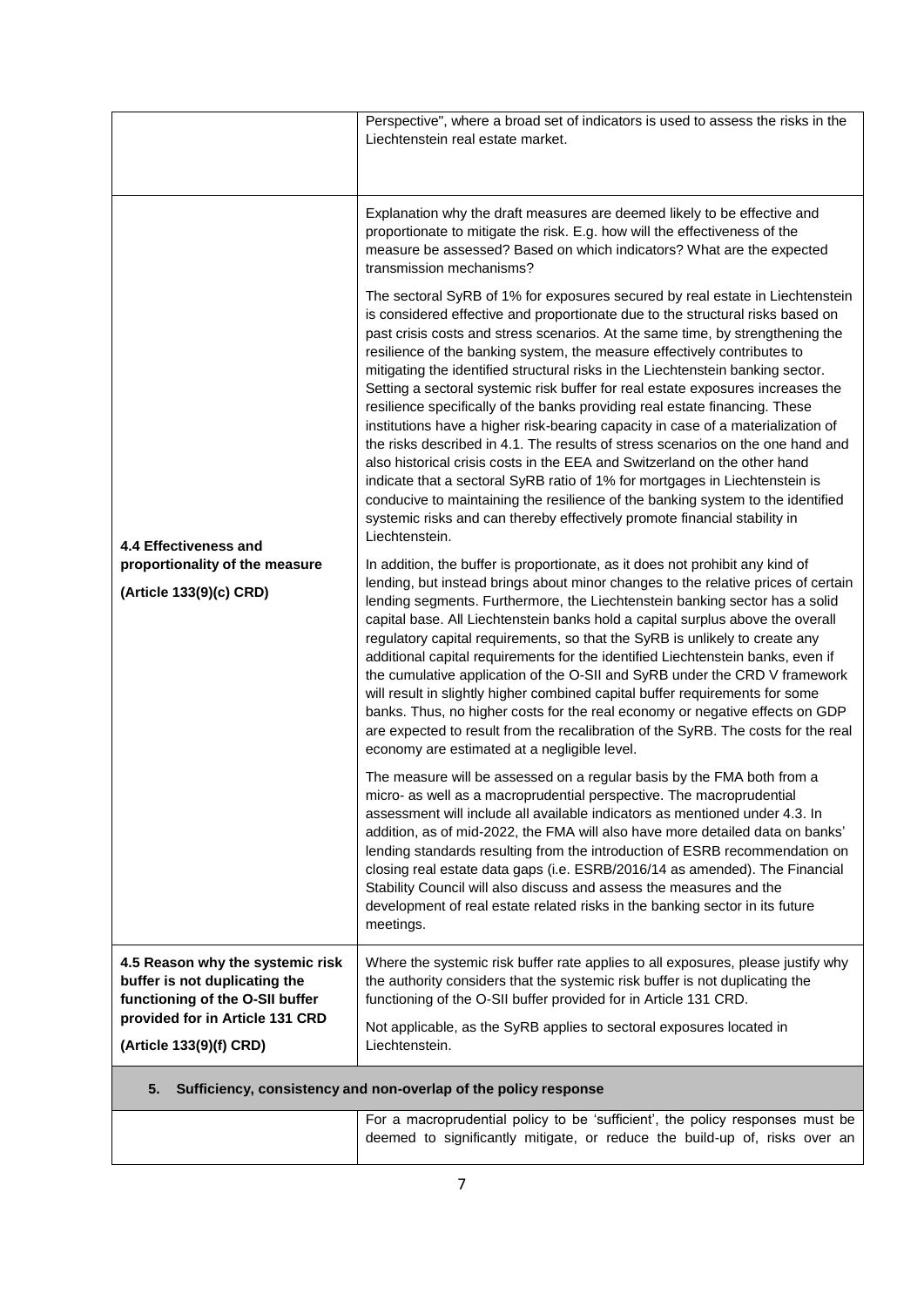| 5.1 Sufficiency of the policy                            | appropriate time horizon with a limited unintended impact on the general                                                                                                                                                                                                                                                                                                                                                                                                                                                                                                                                                                                                                                                                                                                                                                                                                                                                                                                              |  |  |
|----------------------------------------------------------|-------------------------------------------------------------------------------------------------------------------------------------------------------------------------------------------------------------------------------------------------------------------------------------------------------------------------------------------------------------------------------------------------------------------------------------------------------------------------------------------------------------------------------------------------------------------------------------------------------------------------------------------------------------------------------------------------------------------------------------------------------------------------------------------------------------------------------------------------------------------------------------------------------------------------------------------------------------------------------------------------------|--|--|
| response                                                 | economy.                                                                                                                                                                                                                                                                                                                                                                                                                                                                                                                                                                                                                                                                                                                                                                                                                                                                                                                                                                                              |  |  |
|                                                          | Note that the ESRB will use this assessment of the macroprudential stance as<br>relevant input in assessing the sufficiency of the macroprudential policy in the<br>Member States.<br>Please provide any additional information that the ESRB should consider in<br>assessing the sufficiency of the policy response.                                                                                                                                                                                                                                                                                                                                                                                                                                                                                                                                                                                                                                                                                 |  |  |
|                                                          | The systemic risk buffer is assessed to be sufficient based on past crisis costs<br>in the EU and Switzerland and stress scenarios, by assuming abrupt and<br>substantial rise in interest rates, which has negative effects on banks' funding<br>conditions and credit risk. After considering the risk-mitigating factors in<br>Liechtenstein, the calibration results in a sectoral SyRB for all Liechtenstein<br>banks of 1% of the risk amount of the loans secured by immovable property in<br>Liechtenstein. The sectoral SyRB thus aims at strengthening the resilience of<br>the banking sector to the identified real estate risks. The systemic risk buffer is<br>however only one measure to mitigate the build-up of real estate related<br>systemic risks. Overall, in combination with various borrower-based measures<br>that are already in place, the policy mix is considered to be sufficient to address<br>the identified structural risks in an efficient and effective manner. |  |  |
| 5.2 Consistency of application of<br>the policy response | For a macroprudential policy to be 'consistent', the policy instruments must be<br>deemed to meet their respective objectives as outlined in ESRB/2013/13 and<br>must be implemented in accordance with the common principles set out in the<br>relevant legal texts.                                                                                                                                                                                                                                                                                                                                                                                                                                                                                                                                                                                                                                                                                                                                 |  |  |
|                                                          | Note that the ESRB assessment of consistency will consider whether the same<br>systemic risks are addressed in a similar way across and within the Member<br>States over time.                                                                                                                                                                                                                                                                                                                                                                                                                                                                                                                                                                                                                                                                                                                                                                                                                        |  |  |
|                                                          | Please provide any additional information that the ESRB should consider in<br>assessing the consistency of the policy response.                                                                                                                                                                                                                                                                                                                                                                                                                                                                                                                                                                                                                                                                                                                                                                                                                                                                       |  |  |
|                                                          | The systemic risk buffer is consistent with the objectives as outlined in<br>ESRB/2013/1 and is applied under Article 133 of the CRD and in accordance<br>with Article 4I Banking Act. In addition, the buffer is consistently applied in line<br>with the macroprudential policy in Liechtenstein, with the objective to maintaining<br>high capital buffers to enhance the resilience of the banking sector in<br>Liechtenstein against real estate-related systemic risks. The introduction of the<br>measure has been extensively discussed in the Financial Stability Council and<br>the FMA.                                                                                                                                                                                                                                                                                                                                                                                                    |  |  |
| 5.3 Non-overlap of the policy<br>response                | For a policy instrument to be 'non-overlapping', it should aim to address a<br>systemic risk that either differs to the risk addressed by other active tools in the<br>same Member State, or to be complementary to another tool in that Member<br>State which addresses the same systemic risk.                                                                                                                                                                                                                                                                                                                                                                                                                                                                                                                                                                                                                                                                                                      |  |  |
|                                                          | Are other policy instruments used to address the same systemic risk?<br>If yes, please explain the need for more than one instrument to address<br>the same systemic risk and how the different instruments interact with<br>each other.                                                                                                                                                                                                                                                                                                                                                                                                                                                                                                                                                                                                                                                                                                                                                              |  |  |

<sup>&</sup>lt;sup>3</sup> Recommendation of the European Systemic Risk Board of 4 April 2013 on intermediate objectives and instruments of macro-prudential policy (ESRB/2013/1) (OJ C 170, 15.6.2013, p. 1).

 $\overline{a}$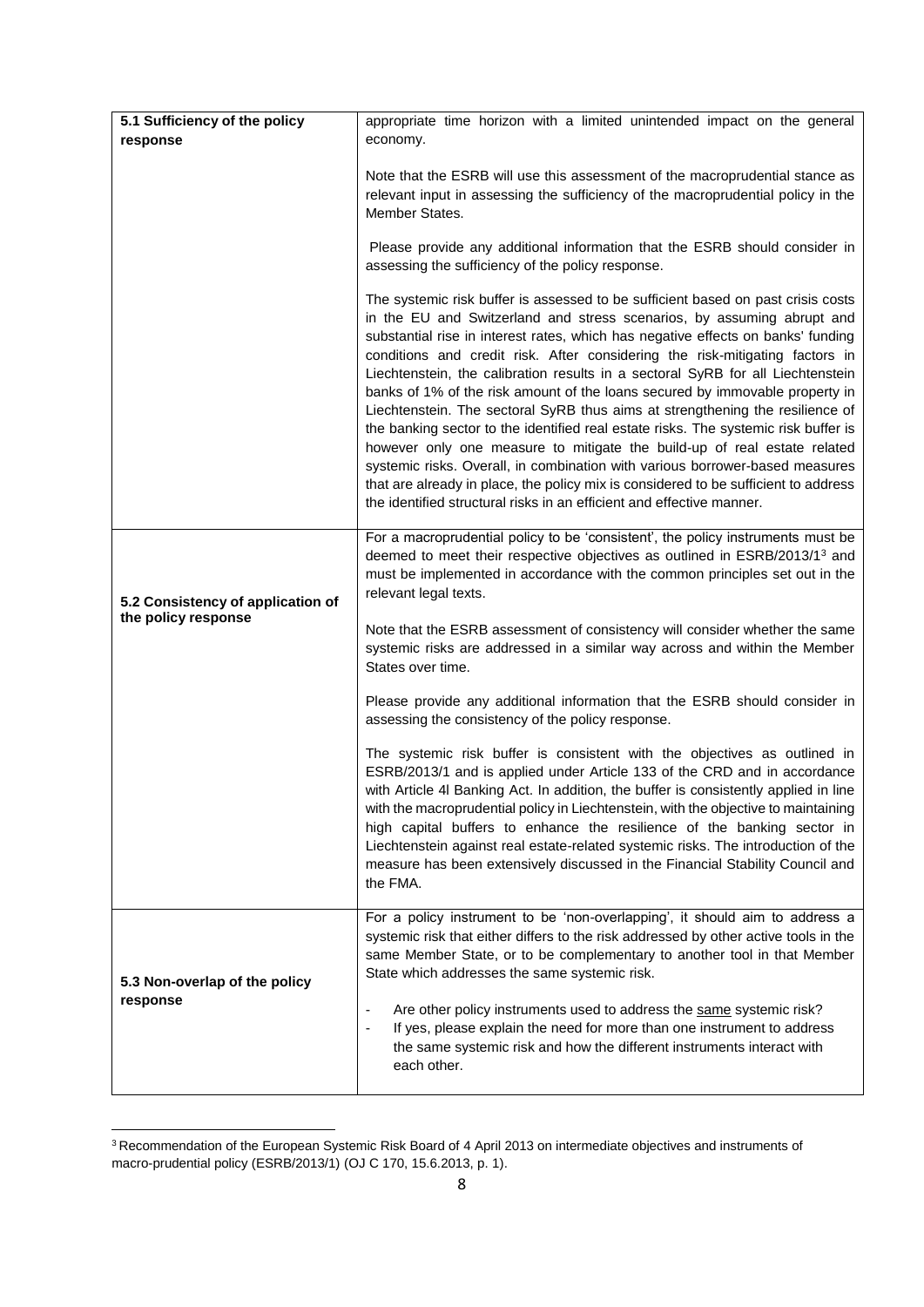|                                                                                                                                                                | The instrument aims to increase the resilience of the banking sector against<br>macroprudential systemic risks. There are no policy instruments available to<br>address the same systemic risk.                                                                                                                                                                                                                                                                                                                                                                                                                                                                                                                                                                                                                                                                                                                                                                                                                                                                                                                                                                  |  |
|----------------------------------------------------------------------------------------------------------------------------------------------------------------|------------------------------------------------------------------------------------------------------------------------------------------------------------------------------------------------------------------------------------------------------------------------------------------------------------------------------------------------------------------------------------------------------------------------------------------------------------------------------------------------------------------------------------------------------------------------------------------------------------------------------------------------------------------------------------------------------------------------------------------------------------------------------------------------------------------------------------------------------------------------------------------------------------------------------------------------------------------------------------------------------------------------------------------------------------------------------------------------------------------------------------------------------------------|--|
| Cross-border and cross-sector impact of the measure<br>6.                                                                                                      |                                                                                                                                                                                                                                                                                                                                                                                                                                                                                                                                                                                                                                                                                                                                                                                                                                                                                                                                                                                                                                                                                                                                                                  |  |
| 6.1 Assessment of cross-border<br>effects and the likely impact on<br>the Internal Market<br>(Article 133(9)(d) of the CRD and<br>Recommendation ESRB/2015/24) | Assessment of the cross-border effects of implementation of the measure.<br>Assessment of the spillover channels operating via risk adjustment and<br>a.<br>regulatory arbitrage. The relevant indicators provided in Chapter 11 of the<br>ESRB Handbook on Operationalising Macroprudential Policy in the<br>Banking Sector <sup>5</sup> and the <b>Framework</b> to assess cross-border spillover<br>effects of macroprudential policies of the ECB Task Force on cross-border<br>spillover effects of macroprudential measures can be used.<br>Assessment of the:<br>b.<br>cross-border effects of implementation of the measure in your<br>$\circ$<br>own jurisdiction (inward spillovers);<br>cross-border effects on other Member States and on the Single<br>$\circ$<br>Market of the measure (outward spillovers);<br>overall impact on the Single Market of implementation of the<br>$\circ$<br>measure.<br>As the SyRB only targets domestic exposures secured by immovable property<br>of banks located in Liechtenstein, cross-border effects (neither inward nor<br>outward spillover effects) and the likely impact of the measure on the Internal |  |
| 6.2 Assessment of leakages and<br>regulatory arbitrage within the<br>notifying Member State                                                                    | Market are expected to be negligible.<br>Referring to your Member State's specific characteristics, what is the scope for<br>"leakages and regulatory arbitrage" in your own jurisdiction (i.e. circumvention<br>of the measure/leakages to other parts of the financial sector)?<br>Is there scope for "leakages and regulatory arbitrage" in other jurisdictions?<br>Given that the SyRB is applied on a consolidated and individual basis for all<br>banks, we do not expect any leakages and regulatory arbitrage in<br>Liechtenstein. Also, leakages and circumventions to other financial sectors is<br>expected to be very limited to non-existent.                                                                                                                                                                                                                                                                                                                                                                                                                                                                                                       |  |
| 6.3 Request for reciprocation by<br>other Member States<br>(Article 134(5) CRD and<br><b>Recommendation ESRB/2015/2)</b>                                       | Does the authority intend to ask the ESRB to issue a recommendation to other<br>Member States to reciprocate the measure in accordance with Article 134(5)<br>CRD?<br>Choose an item.<br>If yes, please provide in Section 6.4. the justification for that<br>$\overline{a}$<br>reciprocity.<br>If no, what are the reasons for not requesting reciprocation?<br>No. Given the high concentration of the Liechtenstein banking sector (the three<br>largest institutions cover over 90% of total assets and lending), the limited                                                                                                                                                                                                                                                                                                                                                                                                                                                                                                                                                                                                                                |  |

**<sup>.</sup>** <sup>4</sup> Recommendation of the European Systemic Risk Board of 15 December 2015 on the assessment of cross-border effects of and voluntary reciprocity for macroprudential policy measures (ESRB/2015/3) (OJ C 97, 12.3.2016, p. 9). <sup>5</sup> Available on the ESRB's website at www.esrb.europa.eu.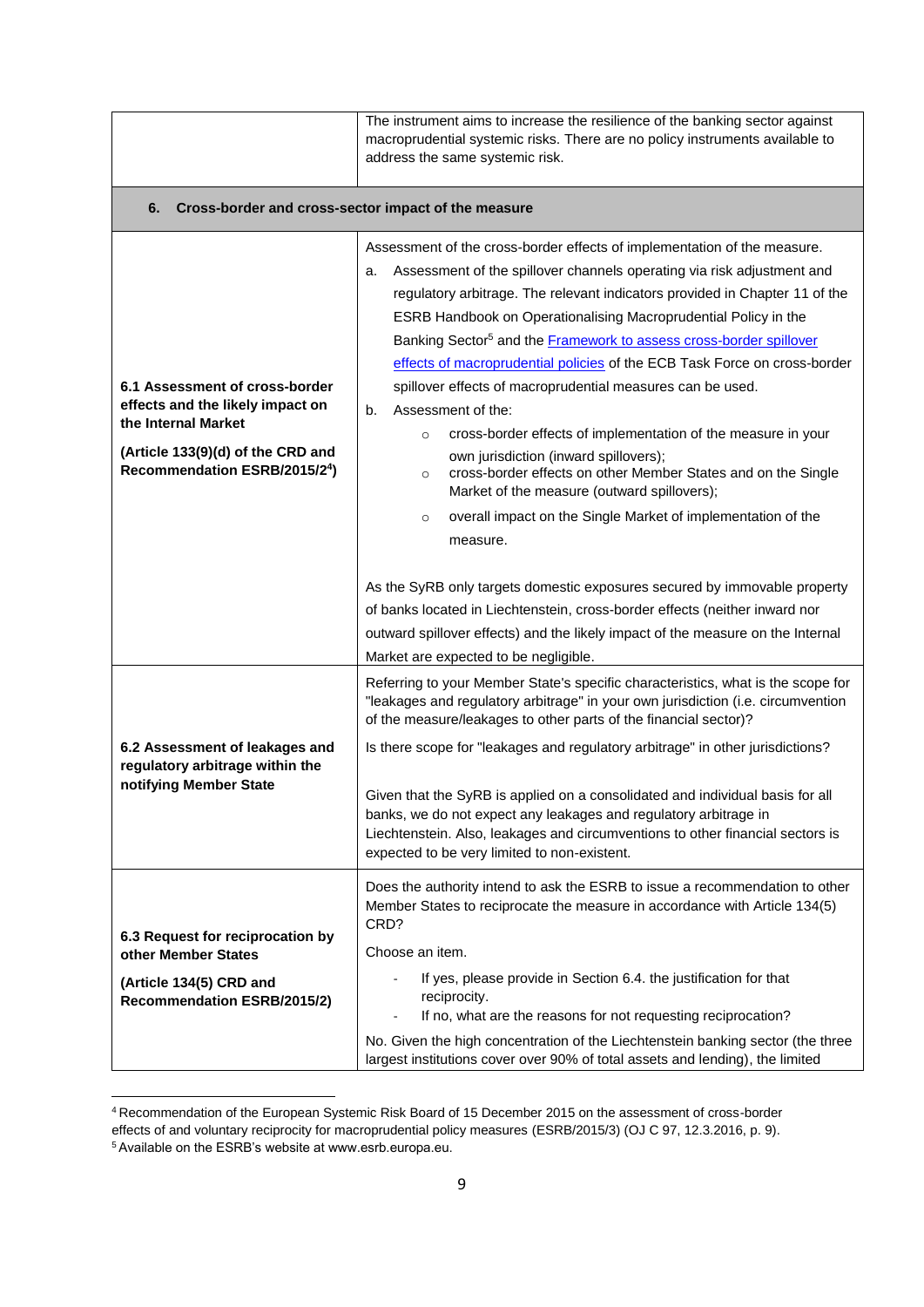|                                                                                         | activities of foreign banks in the domestic mortgage market as well as the<br>design of the SyRB only addressing real estate property exposures domiciled<br>in Liechtenstein, the reciprocation by other Member States is not required.                                                                                                                                                                                                                                                                                                                                                                                                                                                                                                                                                                                                                                                                                                                                                                          |           |                                                                                                                                                                                                                                                                                         |              |
|-----------------------------------------------------------------------------------------|-------------------------------------------------------------------------------------------------------------------------------------------------------------------------------------------------------------------------------------------------------------------------------------------------------------------------------------------------------------------------------------------------------------------------------------------------------------------------------------------------------------------------------------------------------------------------------------------------------------------------------------------------------------------------------------------------------------------------------------------------------------------------------------------------------------------------------------------------------------------------------------------------------------------------------------------------------------------------------------------------------------------|-----------|-----------------------------------------------------------------------------------------------------------------------------------------------------------------------------------------------------------------------------------------------------------------------------------------|--------------|
|                                                                                         | To request reciprocation, please provide the following:                                                                                                                                                                                                                                                                                                                                                                                                                                                                                                                                                                                                                                                                                                                                                                                                                                                                                                                                                           |           |                                                                                                                                                                                                                                                                                         |              |
| 6.4 Justification for the request<br>for reciprocation by other Member<br><b>States</b> | deemed necessary for its effectiveness;                                                                                                                                                                                                                                                                                                                                                                                                                                                                                                                                                                                                                                                                                                                                                                                                                                                                                                                                                                           |           | a concise description of the measure to be reciprocated;<br>the financial stability considerations underlying the reciprocity request,<br>including the reasons why the reciprocity of the activated measure is<br>the proposed materiality threshold and justification for that level. |              |
| (Article 134(5) CRD and<br><b>Recommendation ESRB/2015/2)</b>                           | If the ESRB deems the request for reciprocation to be justified, the description<br>provided will form the basis for translation into all EU official languages for the<br>purposes of an update of Recommendation ESRB/2015/2.                                                                                                                                                                                                                                                                                                                                                                                                                                                                                                                                                                                                                                                                                                                                                                                   |           |                                                                                                                                                                                                                                                                                         |              |
|                                                                                         | Liechtenstein authorities do not request reciprocation by other Member States.                                                                                                                                                                                                                                                                                                                                                                                                                                                                                                                                                                                                                                                                                                                                                                                                                                                                                                                                    |           |                                                                                                                                                                                                                                                                                         |              |
| <b>Combination of the SyRB with other buffers</b><br>7.                                 |                                                                                                                                                                                                                                                                                                                                                                                                                                                                                                                                                                                                                                                                                                                                                                                                                                                                                                                                                                                                                   |           |                                                                                                                                                                                                                                                                                         |              |
| 7.1 Combination with G-SII and/or<br><b>O-SII buffers</b><br>(Article 131(15) CRD)      | Is the sum of the systemic risk buffer rate and the higher of the O-SII/G-SII<br>buffer rates to which the same institution is subject above 5%?<br>No.<br>There is no G-SII institution operating in Liechtenstein.<br>$\bullet$<br>The O-SII buffer is applied to three institutions on the consolidated<br>$\bullet$<br>and individual level of 2% of RWA.<br>The sum of the SyRB and the O-SII buffer rate is below 5% for all<br>$\bullet$<br>institutions.<br>Please provide a list of the institutions subject to a G-SII or an O-SII buffer,<br>indicating the G-SII or O-SII buffer and the sum of the G-SII/O-SII and SyRB<br>buffers (a combined buffer rate of over 5% requires authorisation by the<br>Commission).<br>Name of institution<br>G-SII/O-SII<br><b>O-SII consolidation</b><br>Sum of G-SII/O-<br>buffer rate<br>level<br>SII and SyRB<br>rates<br><b>LGT Bank AG</b><br>2%<br>3%<br>individual and<br>consolidated level<br>2%<br>3%<br>Liechtensteinische Landesbank<br>individual and |           |                                                                                                                                                                                                                                                                                         |              |
|                                                                                         | AG<br><b>VP Bank AG</b>                                                                                                                                                                                                                                                                                                                                                                                                                                                                                                                                                                                                                                                                                                                                                                                                                                                                                                                                                                                           | 2%        | consolidated level<br>individual and                                                                                                                                                                                                                                                    | 3%           |
|                                                                                         |                                                                                                                                                                                                                                                                                                                                                                                                                                                                                                                                                                                                                                                                                                                                                                                                                                                                                                                                                                                                                   |           | consolidated level                                                                                                                                                                                                                                                                      |              |
|                                                                                         |                                                                                                                                                                                                                                                                                                                                                                                                                                                                                                                                                                                                                                                                                                                                                                                                                                                                                                                                                                                                                   | %<br>%    |                                                                                                                                                                                                                                                                                         | %<br>%       |
|                                                                                         |                                                                                                                                                                                                                                                                                                                                                                                                                                                                                                                                                                                                                                                                                                                                                                                                                                                                                                                                                                                                                   |           |                                                                                                                                                                                                                                                                                         |              |
|                                                                                         |                                                                                                                                                                                                                                                                                                                                                                                                                                                                                                                                                                                                                                                                                                                                                                                                                                                                                                                                                                                                                   | $\%$<br>% |                                                                                                                                                                                                                                                                                         | $\%$<br>$\%$ |
| 7.2 Combination with other<br>systemic risk buffers<br>(Article 133(11) and (12) CRD)   | Indicate all sets or subsets of exposures that would be subject to one or more<br>systemic risk buffers with a combined systemic risk buffer rate in the ranges<br>below:<br>above 3% and up to 5%<br>above 5%<br>Indicate whether any subsidiaries of a parent in another EU Member State<br>would be subject to a combined systemic risk buffer rate above 3%.                                                                                                                                                                                                                                                                                                                                                                                                                                                                                                                                                                                                                                                  |           |                                                                                                                                                                                                                                                                                         |              |